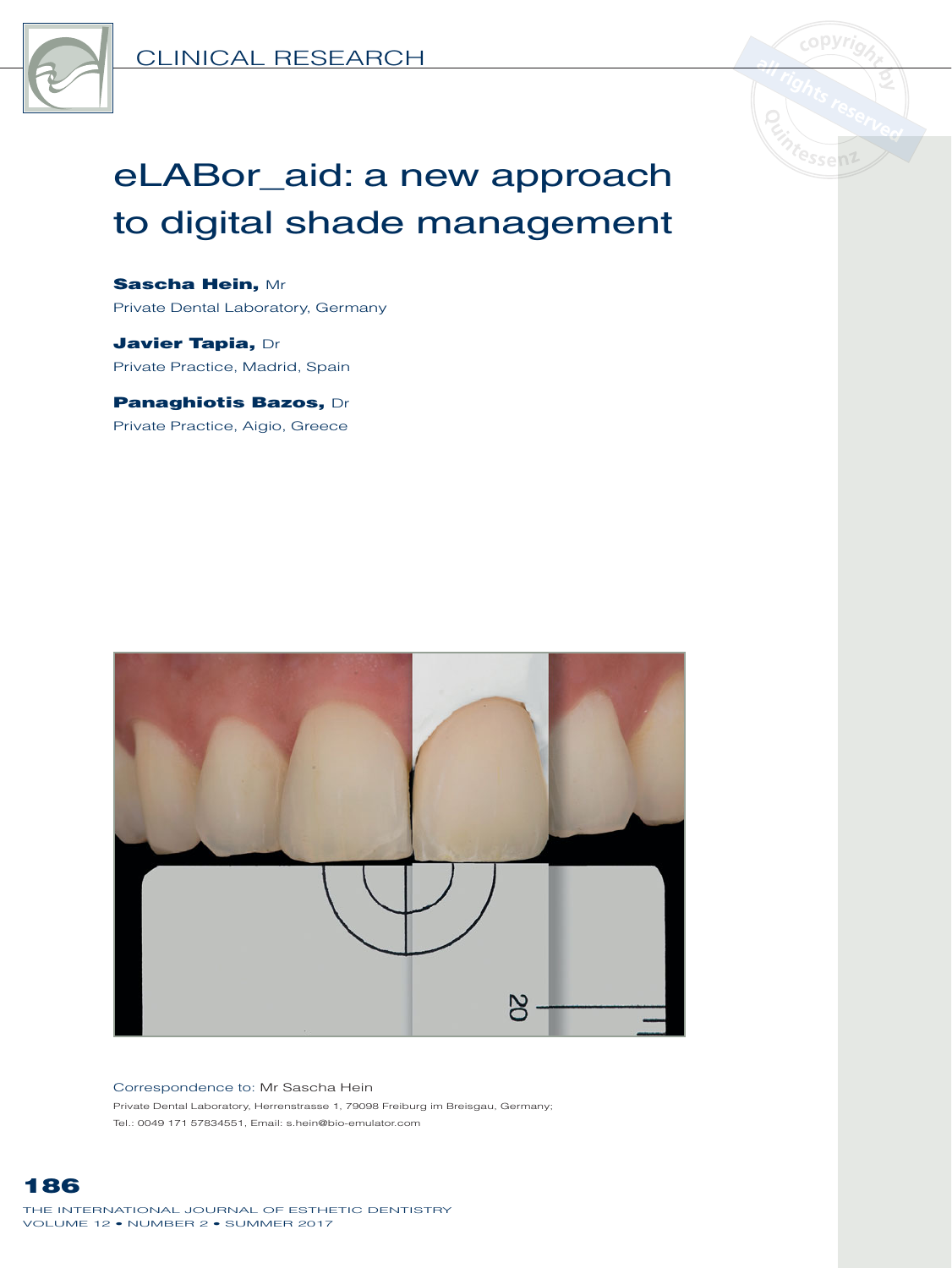

## **Abstract**

Contemporary dental patients present with high expectations and demand seamless optical integration of restorative interventions. As a result, clinicians and technicians are required to develop methodologies that remain practical yet increase the accuracy and objectivity of shade analysis and estimation. There have been significant advances in digital technologies over the past 20 years, with digital photography being at the forefront. Digital photography has made an immediate and profound impact on applied clinical dentistry, primarily due to instantaneous image visualization and distribution. However, standardization protocols in terms of image acquisition and objective analysis remain equivocal. By utilizing reflective cross-polarized light digital photography with a standardized white balance gray reference card serving as the known reference, in conjunction with a specific digital singlelens reflex (DSLR) camera profile and digital photographic processing software working in the CIE L\*a\*b\* (1976) color space, one can achieve standardized image acquisition and subsequent objective image analysis. The goal of this systematic approach is to identify the most efficient and effective means to generate consistent and optimum visual integration and restorative outcomes through numerical quantification, in order to enable clinicians and technicians to work predictably even when they are in different geographic locations. *(Int J Esthet Dent 2017;12:186–202)*

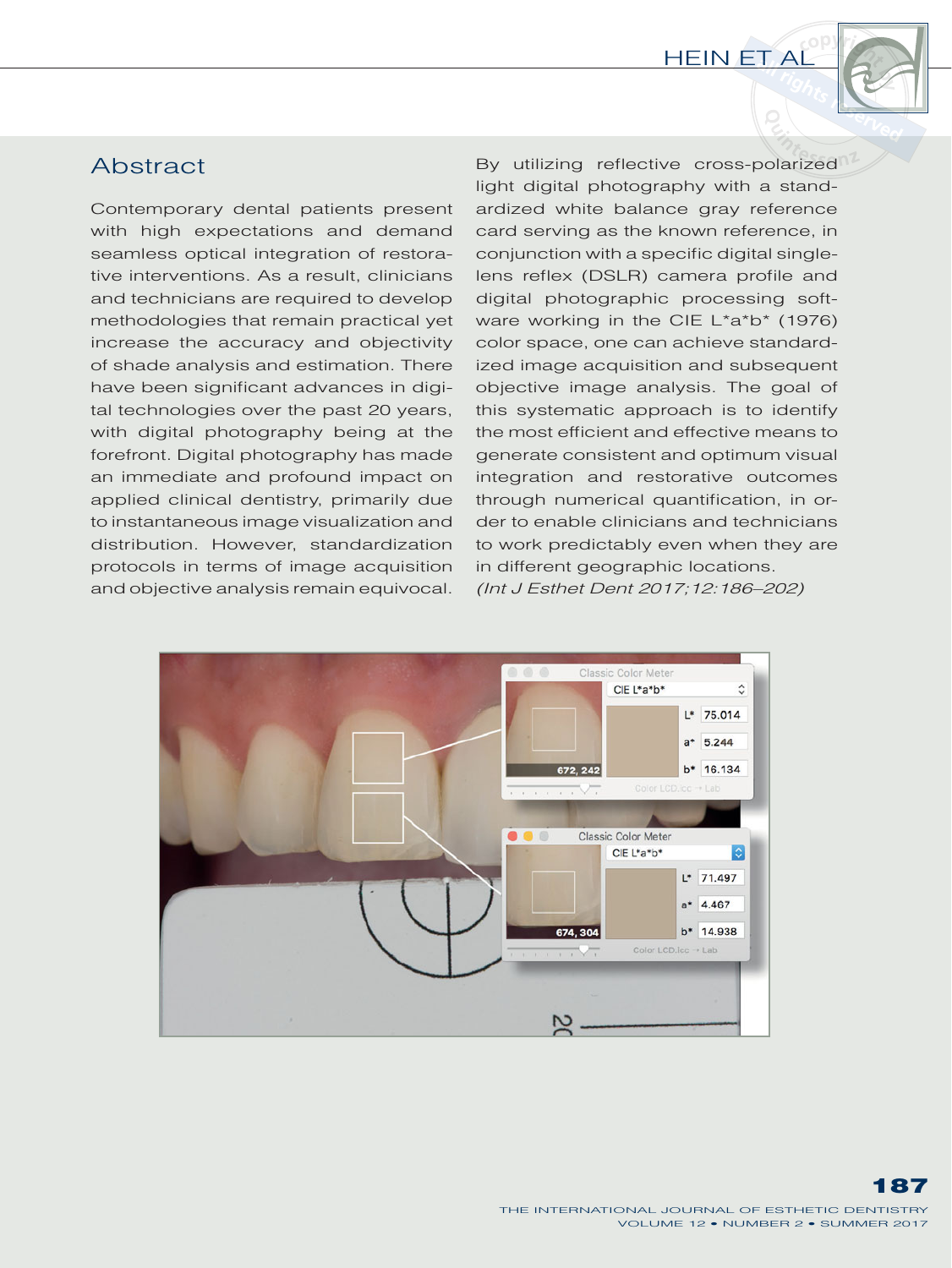

It has been known for some time that shade selection in dental practice is an important but difficult task.1-3 Tooth shades can be analyzed by two methods: visual and instrumental.4 The most popular method for shade matching is the visual correlation method utilizing stock shade guides. The VITA classical shade guide (VITA Zahnfabrik) is the most widely used shade guide in dental practices and laboratories worldwide.5

Despite the availability on the dental market of many types of stock shade guides, matching shade tabs with natural teeth in the intraoral environment remains a formidable challenge.<sup>6</sup> This can be attributed to a number of circumstances, which include: operator ocular dependency; $^{7,8}$  incompatibility between shade guide and restorative material;



Fig 1 The digital PCM setup consists of a DSLR camera, a suitable macro lens, a macro flash, and a matching cross-polarization filter.

inter-batch shade tab variation from the same manufacturer, showing variability in basic color parameters; $9$  inadequate shade range distribution:  $10,11$  and lack of standardization of tooth shades among different ceramic manufacturers.12,13 Instruments for clinical shade determination include spectrophotometers, colorimeters, and digital camera systems with corresponding software.14,15 Computerized colorimeters and spectrophotometers for use in dentistry have been available for a number of years. They have proven to produce stable results but are not associated with higher accuracy.

Digital imaging for use in color matching, which is continuously developing, is presently a topic of great interest. Digital cameras are user-friendly, relatively inexpensive, and readily available in most dental practices and laboratories. The color information obtained from digital images is relevant for use in the dental setting. For these reasons, digital cameras are considered to be a suitable and practical target device for the advancement of color matching in dentistry.17 The aim of this article is to explore the possibilities of a novel approach to shade management (eLABor\_aid) utilizing a digital photocolorimetric (PCM) method and subsequent shade formulation without the use of stock shade guides.

### Hardware requirements

### *The digital PCM setup*

This consists of a digital single-lens reflex (DSLR) camera, a suitable macro lens, a macro flash, and a matching crosspolarization filter (Fig 1). This setup is in accordance with the statistical evaluation of 336 participants (clinicians and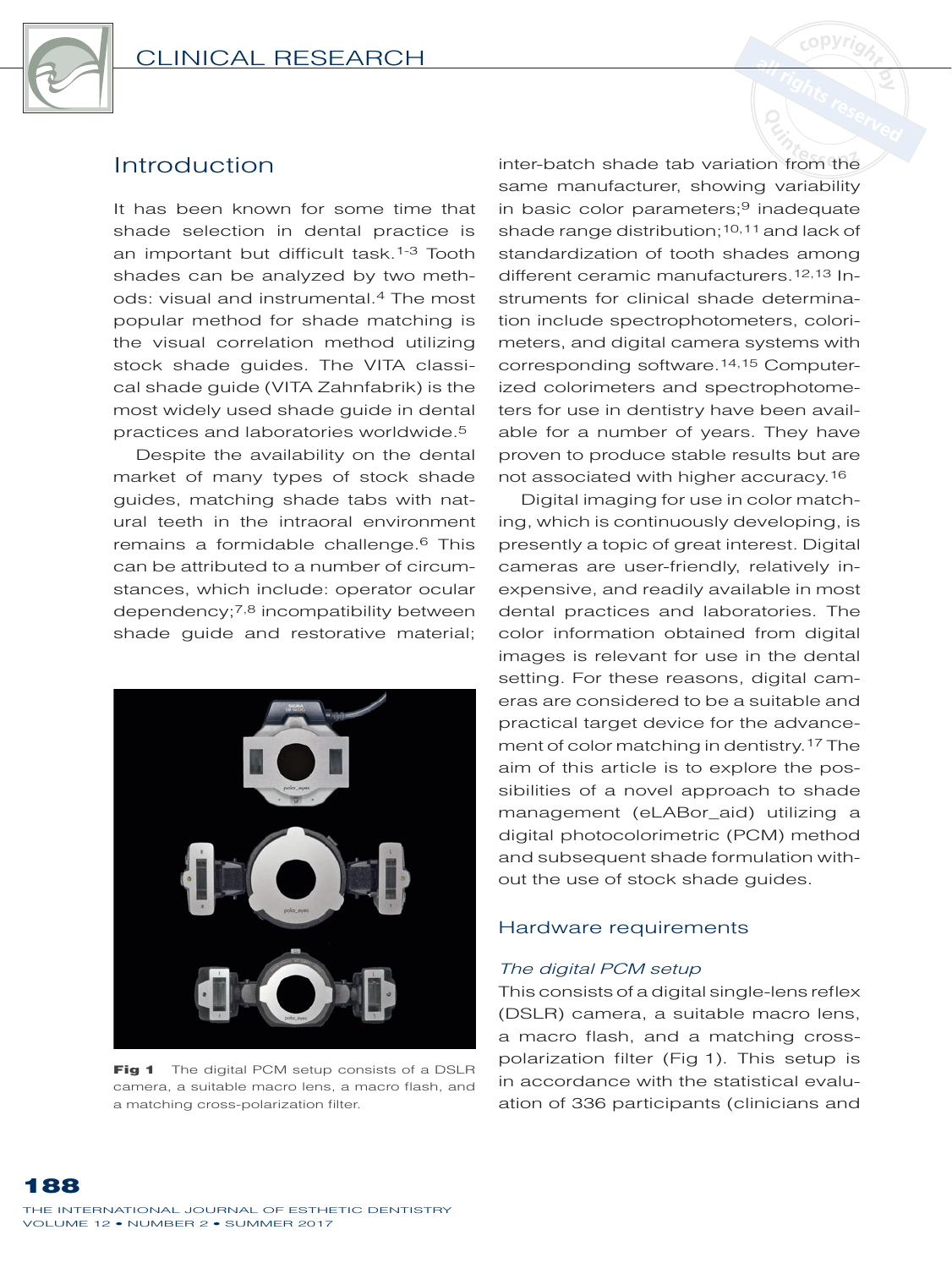dental technicians) who have attended 30 dental photography courses globally, given by the authors over a period of 3 years. The distribution in Figure 2 shows the most commonly used camera brands, as well as lens focal lengths and flash combinations.

#### *Eliminating glare*

A number of years ago, professionals in the medical specialties of ophthalmology18,19 and dermatology20-25 started to successfully utilize reflective crosspolarized light photography because this technique mitigates the majority of specular reflections (glare). This practice was slowly adopted over the years in the dental field with analog film photography;<sup>26-29</sup> however, it remained an obscure and underutilized technique. Recently, there has been a resurgence of interest in the digital photographic illumination technique variant, 30-37 which aims to increase the accuracy and objectivity of dental shade evaluation and laboratory communication via the use of specialized polarization filters (polar\_eyes, Emulation). This digital technique enhances visualization of surface and subsurface enamel characteristics in an unobstructed manner via a nondestructive contrast mechanism. By eliminating the superficial value influence, a



Fig 2 Pie chart showing the distribution of most commonly used DSLR camera brands, as well as focal lens lengths and flash combinations, gathered from 336 participants (clinicians and technicians) over a period of 3 years. The eLABor\_aid system has been designed accordingly.

high contrast/hypersaturated chromatic shade estimation map is immediately obtained for objective measurement. With the ability to spatially previsualize the enamel/dentin histoanatomy,38 stratification interpretation can be significantly improved for modern esthetic dental materials. This is, in a way, a more intuitive/instinctive/visceral approach.

#### *Image acquisition*

In order to acquire digital images suitable for tooth shade quantification, standardization is necessary while using the

| <b>DSLR sensor size</b> | <b>Lens focal length</b> | <b>Reproduction ratio</b> | <b>Object to focal</b><br>plane distance |
|-------------------------|--------------------------|---------------------------|------------------------------------------|
| Full frame (FX)         | $60 \text{ mm}$          | 1:1.6                     | 24 cm                                    |
| Full frame (FX)         | $105$ mm                 | 1:1.6                     | 37 cm                                    |
| APS-C (DX)              | 60 mm                    | 1:2.5                     | 28 cm                                    |
| APS-C (DX)              | $105 \, \mathrm{mm}$     | 1:2.5                     | 45 cm                                    |

Table 1 Set distances that must be selected based on the camera lens/sensor-size pairing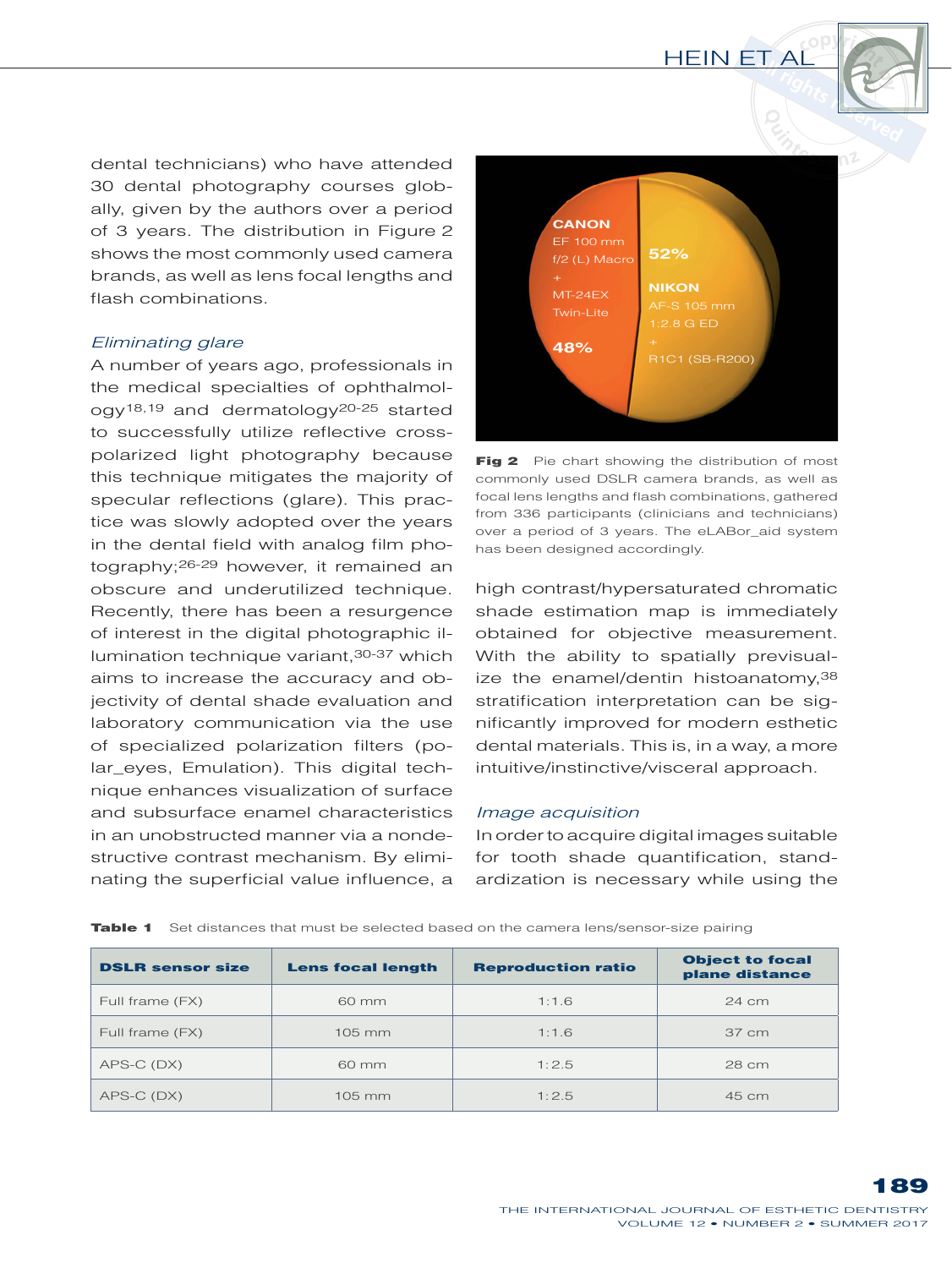



Fig 3 To mitigate the influence of ambient light and to ensure flash synchronization, the shutter speed should be set to 1/125 sec, with an aperture of f 22 for suitable DOF acquisition.



Fig 4 Before importing the clinical RAW file into Adobe Lightroom, it is first necessary to choose the correct DSLR camera profile from the camera calibration dropdown menu in the Develop mode.

camera in manual mode. A set distance should be selected based on the camera lens/sensor size pairing (Table 1). To mitigate the influence of ambient light and ensure flash synchronization, the shutter speed should be set to 1/125 sec, with an aperture of f 22 for suitable depth of field (DOF) acquisition (Fig 3). This aperture setting also avoids the detrimental issues related to diffraction (particularly in APS-C sensor), as further stopping down of the aperture serves only to decrease the image sharpness<sup>39</sup> and adds no additional benefit for shade estimation photography. The sensor sensitivity of 100 ISO should be selected, and image format should be set to RAW. The external ring or lateral flash should be set to maximum output (1/1) in



Fig 5 White balancing is usually carried out with the help of an achromatic object such as a gray reference card with the following features: a) Hairline cross reticle which assists with vertical alignment and distance calibration. The small circle should match with that of the viewfinder grid of most common APS-C sensor-type cameras, whereas the larger one should match with that of full-frame cameras. b) A millimeter scale for the assessment of proportions. c) The width of the card is equal to the average intercanine distance of Caucasian adults, to assist in cases where a particular DSLR model may not have any viewfinder grid at all. d) Defined color coordinates using the CIE L\*a\*b\* system with low manufacturing tolerance  $(\pm 0.5)$ .

manual mode. The use of TTL metering is not advisable due to the inherit variations in exposure program algorithm metering calculations.

#### Digital workflow

#### *Camera synchronization*

Color information received from digital cameras is device-dependent, ie, the actual color information, usually presented in red-green-blue (RGB) color space, differs between different devices. Proper calibration and color adjustment among digital devices is required for accurate color management.40 Previous studies have performed spectral sensitivity characterization of digital cameras using a monochromator and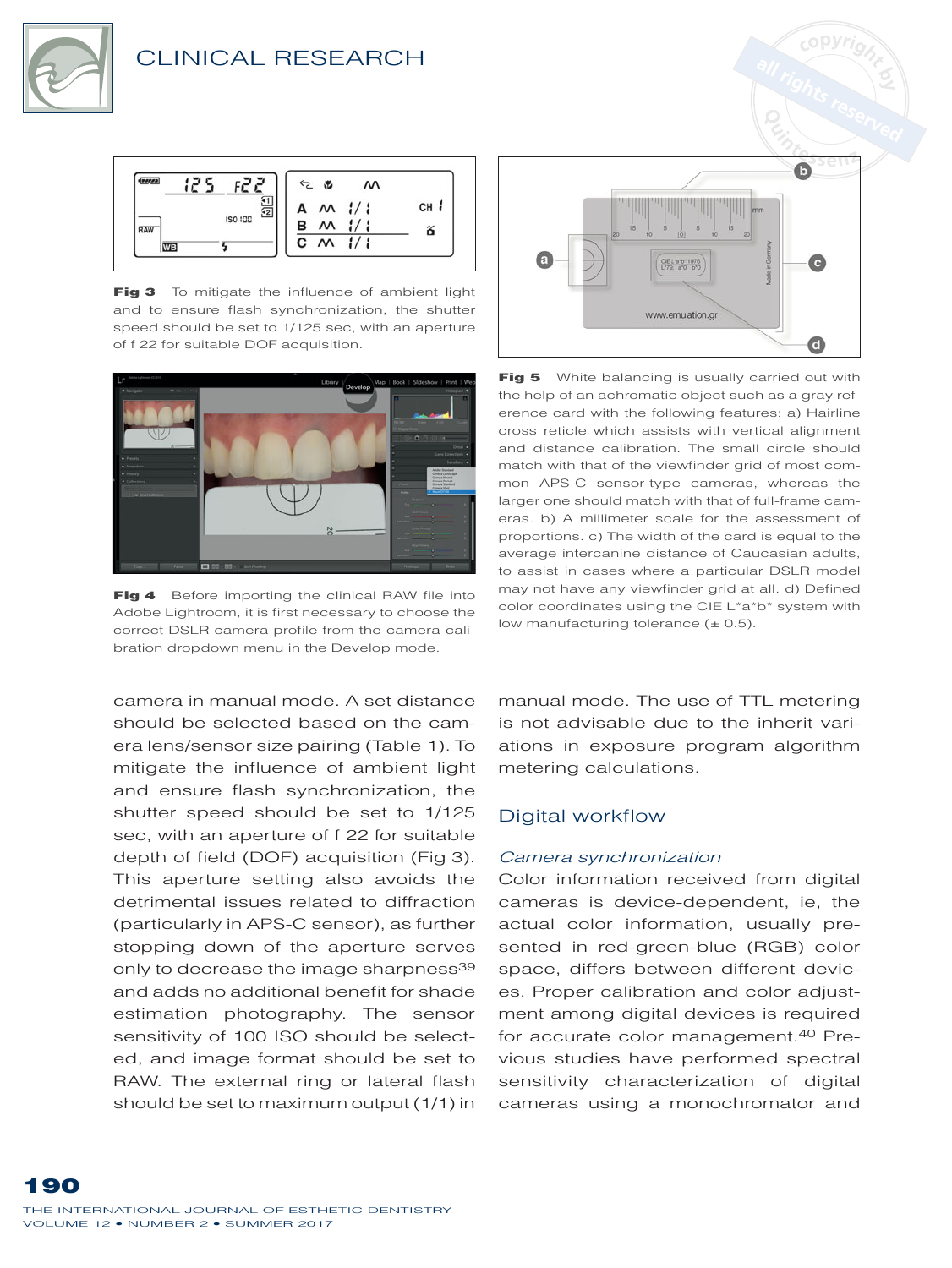

a radiance meter to determine the relationship between the camera spectral sensitivity and the device-independent CIE color-matching functions using polynomial modeling and matrix multiplications.41,42 A color target-based approach (ColorChecker Passport, X-Rite) offers a practical method for carrying out such camera profiling.43 A total of 58 specific DSLR camera profiles were thus created using the PCM relevant for a dental setting. Before importing the clinical RAW file into Adobe Lightroom, it is necessary to choose the correct DSLR camera profile from the camera calibration dropdown menu in the Develop mode (Fig 4).

#### *White balance*

The data from the image sensor of a modern DSLR camera is typically modeled as being naturally linear. The white balance and color correction are often, though not always, linear operations, ie, the white-balanced/color corrected RGB data vector at each pixel location can be seen as a linear combination (via matrix multiplication) of the raw RGB vector at the same pixel. This is usually carried out with the help of an achromatic object such as a gray reference card<sup>44</sup> (white\_ balance, Emulation), which serves as the common denominator (Fig 5) by selecting the White Balance selector tool (pipette) and clicking on any of the four gray segments in the image<sup>45</sup> (Fig 6).

#### *Brightness correction/exposure balance*

Small variations in image brightness typically have their origin in inconsistent luminous flux output from the electronic flash as the batteries discharge. Brightness correction (ie, exposure balance)



Fig 6 Selecting the White Balance selector tool (pipette) and clicking on any of the four gray segments in the image allows the user to carry out white balance correction.



Fig 7 To carry out exposure balance, activate this function by clicking on the three zeros next to the Exposure slider. The cursor becomes a magnifying glass when moved over any of the four gray segments.



Fig 8 Measured  $L^*a^*b^*$  values are displayed below the histogram when the magnifying glass (cursor) is held steadily in position. Operating the up or down arrow keys on the keyboard adjusts image exposure. This is carried out until the known luminosity value (L\*79) of the gray reference card has been replicated (ie, -0,12).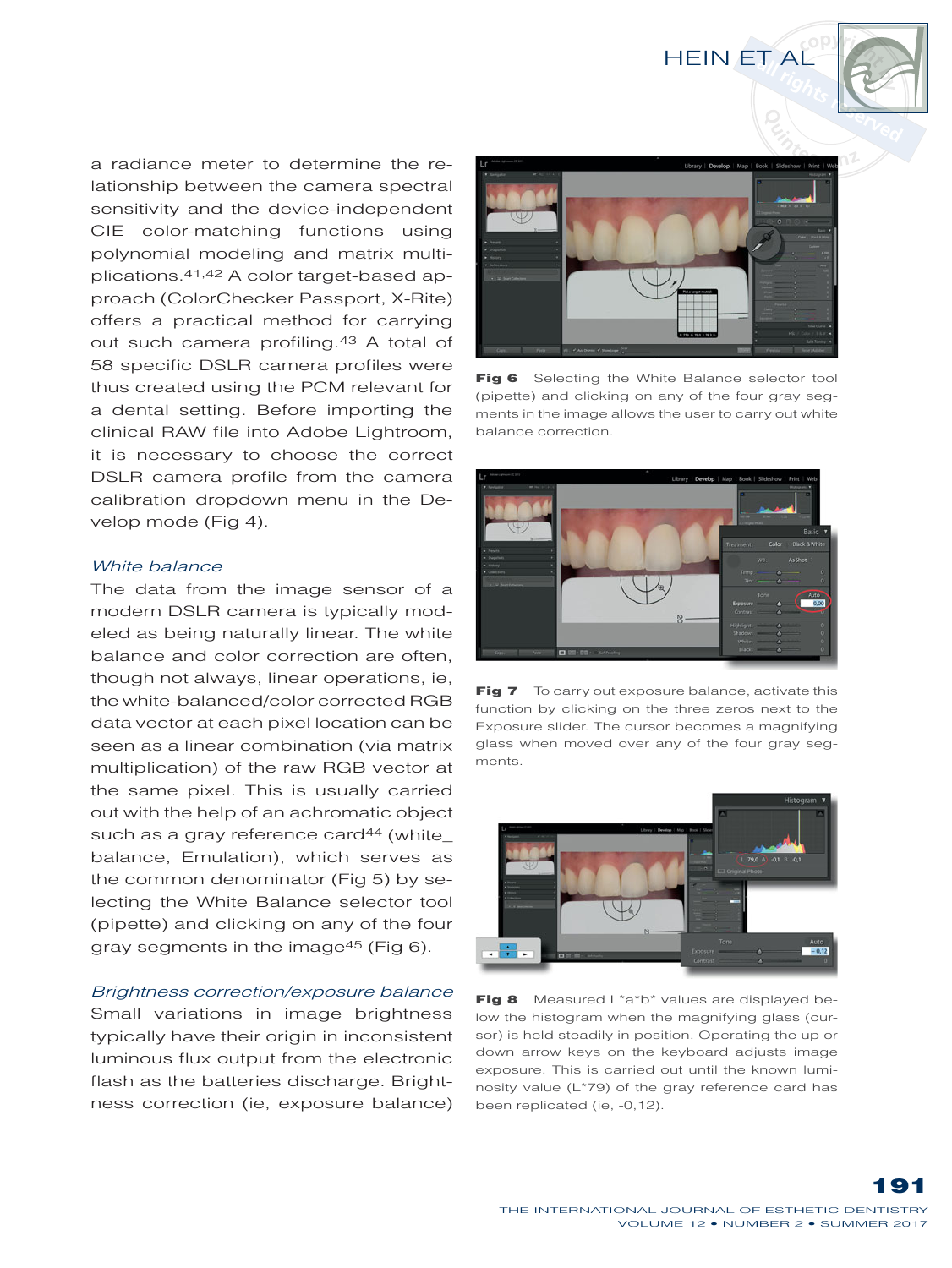

is therefore necessary. It is carried out by adjusting the image exposure until the measured luminosity of the gray card matches that of the known luminosity L\*79 (Figs 7 and 8). 46, 47



Fig 9 To obtain target tooth color coordinates in CIE L\*a\*b\* color space, Classic Color Meter software is used. Measurement aperture size can easily be adjusted to quantify the average target tooth color in the area of interest, usually the cervical and middle third.

#### Measuring target tooth shade

In order to obtain target tooth color coordinates in CIE L\*a\*b\* color space, Classic Color Meter software (https://www. ricciadams.com/projects/classic-colormeter) is used. Measurement aperture size can be easily adjusted to quantify the average target tooth color in the area of interest, usually the cervical third (Fig 9).

#### Creating a statistical model

CIE L\*a\*b\* color coordinates are usually referred to as colorimetric data, as opposed to spectral data obtained with a spectrophotometer. As such, colorimetric data is relative rather than absolute, ie, the actual CIE L\*a\*b\* values of an object are dependent on the measurement device and illumination geometry used. Existing tooth color coordinates from the literature can therefore not be used. Instead, the CIE L\*a\*b\* color coordinates



Fig 10 CIE L\*a\*b\* color coordinates of 147 intact unrestored maxillary central incisors of a Caucasian population were acquired in vivo using the same PCM in order to obtain a basic statistical model. A qualitative analysis was used to create a mixing system.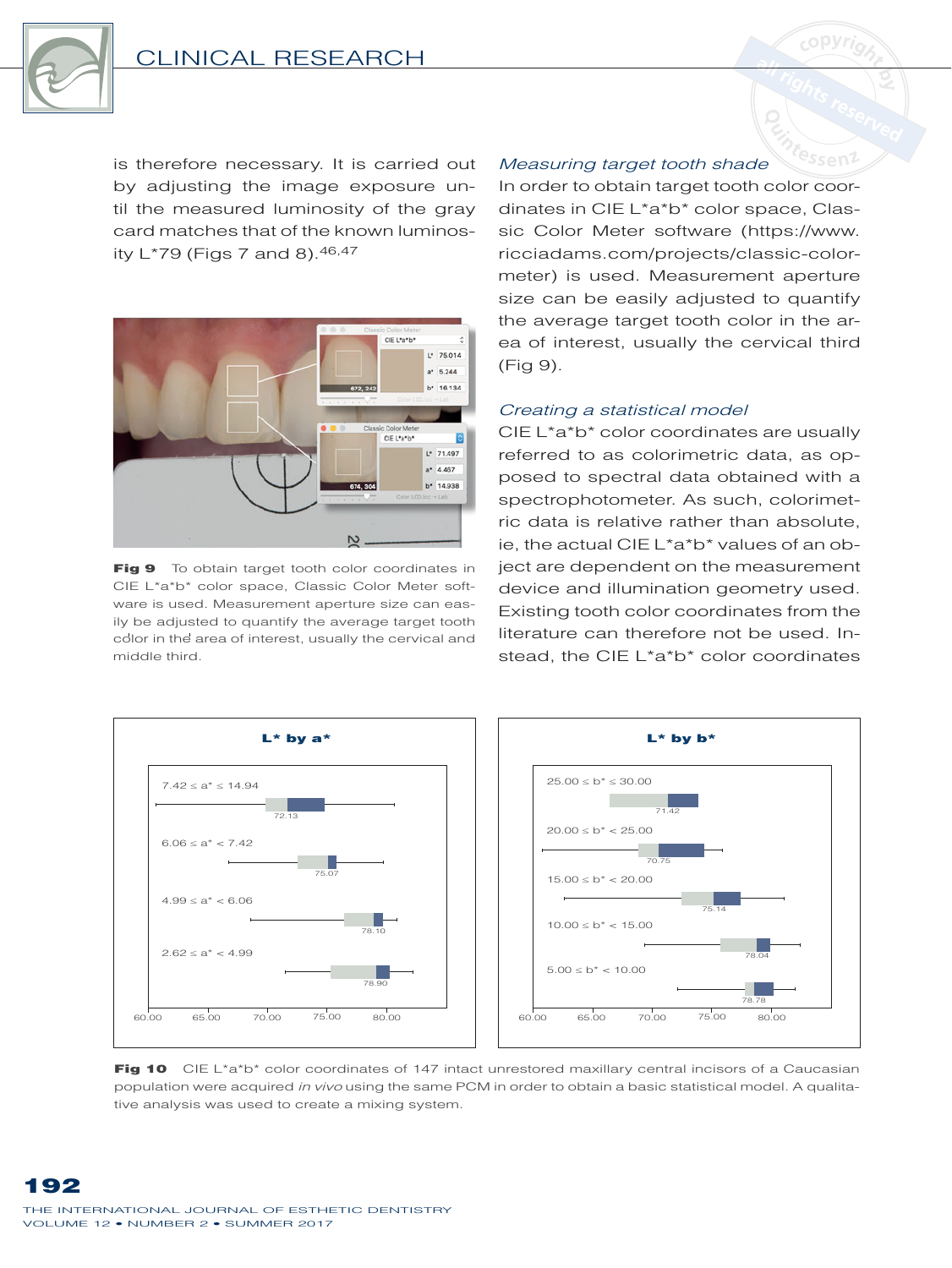

**Fig 11** Interpolation charts based on the CIEL\*a\*b\* color coordinates of the most common ceramic systems were created, assuming standard values for veneering thickness. The charts allow for the identification of the closest dentin color of the respective ceramic system, and offer mixing ratios to increase a\* and b\* individually, as well as to lower luminosity, if needed.



Fig 12 After the closest dentin color of the respective ceramic system has been determined, a set of ceramic stains is used to adjust the chroma and luminosity. While two stains - E22 (basic yellow) and E21 (basic red) - serve to increase chroma, a brown stain (E10) can be used to lower the luminosity without affecting the chroma.

of 147 intact unrestored maxillary central incisors of a Caucasian population were acquired *in vivo* using the same PCM so as to establish a statistical model. A Kolmogorov-Smirnov test showed a normal distribution of  $a^*$  ( $P = 0.169$ ), and b<sup>\*</sup>  $(P > 0.200)$ , but not  $L^*$   $(P = 0.001)$ . A qualitative analysis was used to create a simple mixing system (Fig 10).

#### *Shade formulation*

In order to transfer the target tooth color into an individual dentin ceramic mixture in a practical way, the statistical model was used to create interpolation charts based on the CIE L\*a\*b\* color coordinates of the most common ceramic systems, assuming standard values for veneering thickness (1.35 mm) and background color (Fig 11). The chart allows for the identification of the closest dentin color of the respective ceramic system, and offers mixing ratios

to increase a\* and b\* individually and to lower luminosity, if needed, using a set of ceramic and stain portioners. Three IPS Ivocolor Essence (Ivoclar Vivadent) stains are used for this purpose: E21 (basic red), E22 (basic yellow), and E10 (mahogany). While the first two stains (E21 and E22) serve to increase the chroma, the third stain  $(E10)$  is used to lower the luminosity<sup>48</sup> (Fig 12). Stains from other manufacturers may also be suitable, providing they satisfy the scalability requirement of the linear mixing law for colored materials (Beer-Lambert  $law)$ . 49

#### *Previsualization*

The aforementioned mixing ratios rely on standard values for veneering thickness and background color. In clinical reality, however, the precise amount of available veneering space is subject to variations. The same is true for back-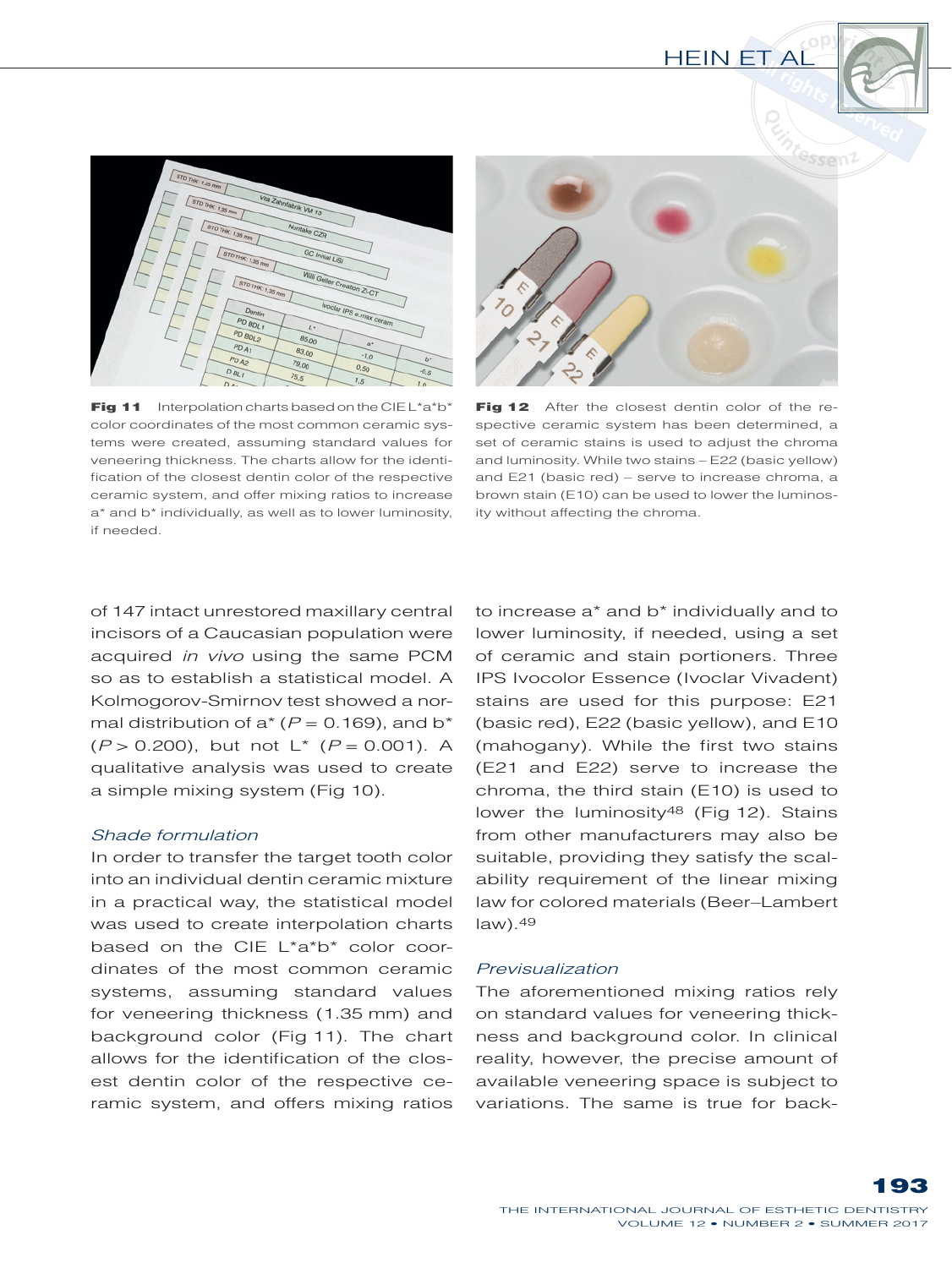



Fig 13 In order to verify the accuracy of the dentin mixture, considering variations in available veneering thickness and background color, a nontoxic high-refractive index liquid can be used to achieve previsualization of the color of the unsintered ceramic, which can subsequently be measured on the actual framework and master model.



Fig 14 Incisal characteristics and other details can be checked via visual and numerical comparison using the digital try-in. For this purpose, the digital image of the restoration on the master model can be superimposed onto the clinical image obtained from the dental surgery using either Adobe Photoshop or Apple Keynote software.





Figs 15 and 16 Polarized and reflected image of final metal ceramic restoration placed *in situ* showing good agreement between digital try-in and clinical outcome.

ground colors. While small variations in veneering thickness of  $\pm$  0.25 mm do not show significant color changes, larger variations affect both the luminosity and chroma. One and the same dentin mixture may show higher luminosity and lower chroma if less veneering space is available, and the opposite is true if the veneering space exceeds 1.5 mm. In order to verify the accuracy of the dentin mixture, considering such individual circumstances, and to adjust the luminosity and chroma, if necessary, a nontoxic high-refractive index liquid (visual\_eyes, Emulation) can be used to achieve previsualization of the color of the unsintered ceramic, <sup>50-53</sup> which can subsequently be measured on the actual framework and master model (Fig 13).

#### *Digital try-in*

While the primary purpose of the eLA- Bor\_aid protocol is to replace stock

THE INTERNATIONAL JOURNAL OF ESTHETIC DENTISTRY VOLUME 12 . NUMBER 2 . SUMMER 2017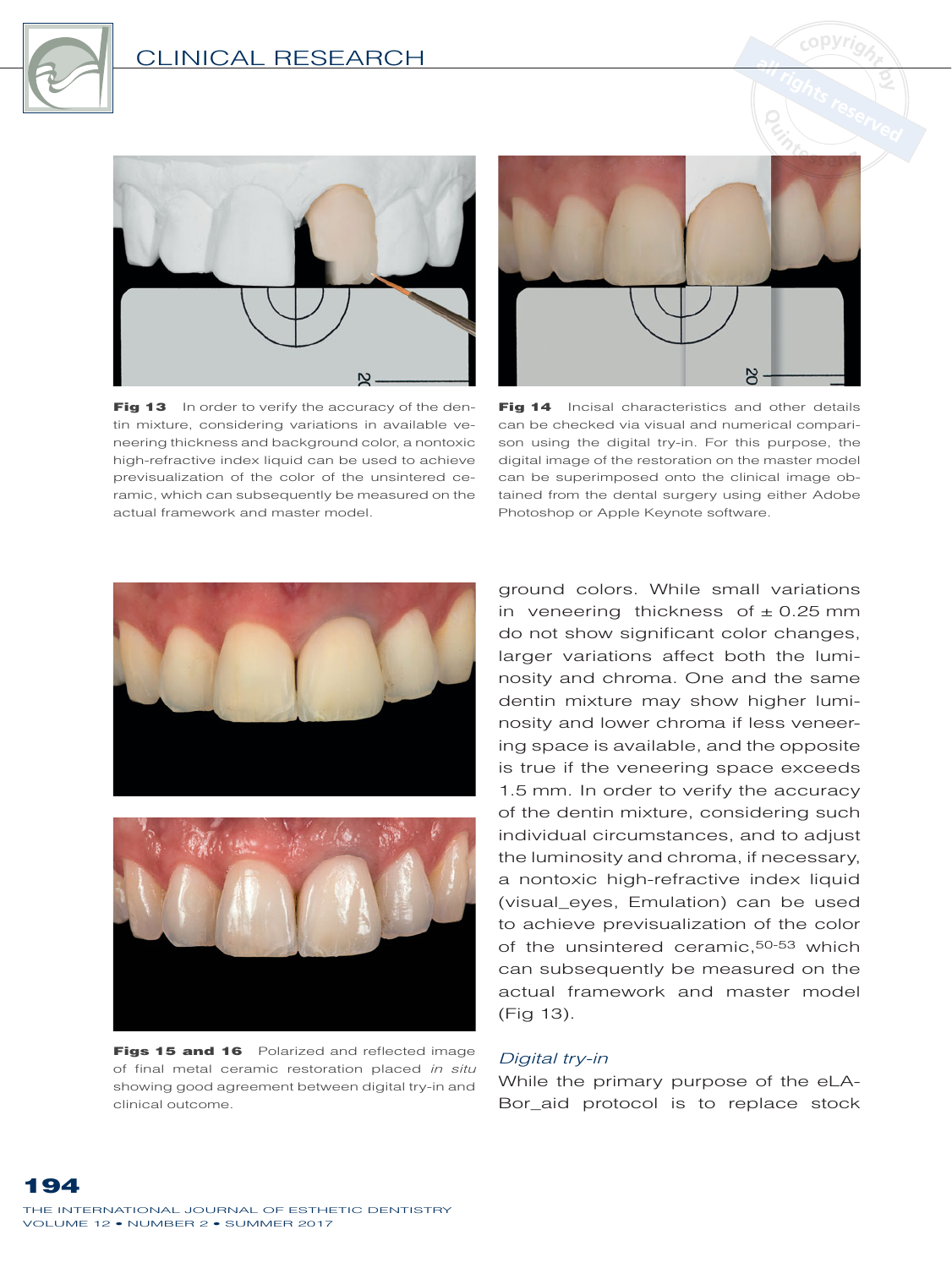



Fig 17 Fluorescence is a relevant optical property of natural teeth and should be emulated faithfully to avoid metameric failure in UV-rich environments. Modern dental ceramics possess adequate fluorescence, with similar excitation and emission peaks to those of natural dentition. Brighter shades usually correspond with higher fluorescence emission, whereas the opposite is true for darker shades.



Fig 18 The final outcome as it would be perceived in a normal, everyday setting. As with all other cases presented in this article, color matching was carried out over a geographical distance, with no direct interaction between the patient and dental ceramist.

shade guides to determine the correct dentin shade, the credible imitation of more intricate details such as incisal characteristics can be checked via visual and numerical comparison using the digital try-in. For this purpose, the digital image of the restoration on the master model can be superimposed onto the clinical image obtained from the dental surgery, using either Adobe Photoshop or Apple Keynote software (Fig 14), showing good agreement with the clinical try-in (Figs 15 to 18).

#### *Clinical applications*

Over a period of 2 years of practical implementation of the eLABor\_aid system, the authors and other members of the dental restorative community have observed a number of encouraging results. While the initial indication was limited to traditional fixed dental prostheses work using either metal ceramic or ZrO2 restorations, the approach seems to also show potential for more translucent restorations such as lithium disilicate or even feldspathic veneers. Figures 19 to 30 show a number of clinical cases that were solved using the eLABor\_aid system, bridging large geographic distances where direct interaction for the purpose of shade evaluation between the patient and the dental technician was not possible.

### Discussion

One must strive to innovate new and improved processes that can provide better quality at lower costs. The path that was chosen by the authors was to fabricate pertinent complimentary components (polar\_eyes, white\_balance, visual\_eyes) around the core DSLR imaging technology that is readily available in the majority of dental practices and laboratories and which has been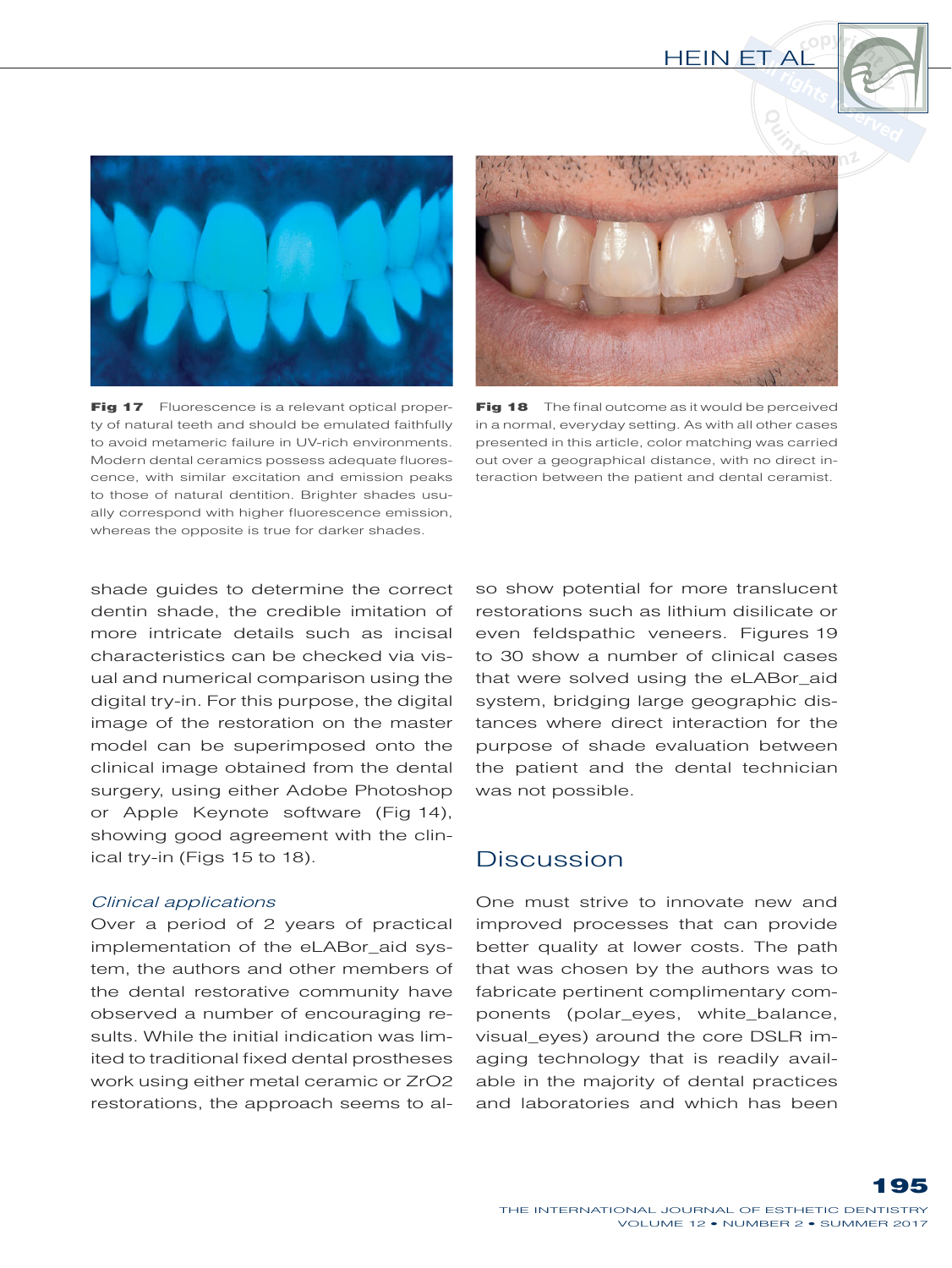



Figs 19 to 22 Second clinical case showing completed metal ceramic restoration *in situ*, documented in a variety of light conditions.



Figs 23 to 26 Third clinical case showing placed metal ceramic restoration *in situ*. The presence of discolorations of the substrate always presents a challenge due to the influence on perceived periodontal color. In such esthetically sensitive cases, optimal shade management provides a substantial contribution for achieving the best possible compromise, as is often required in clinical reality.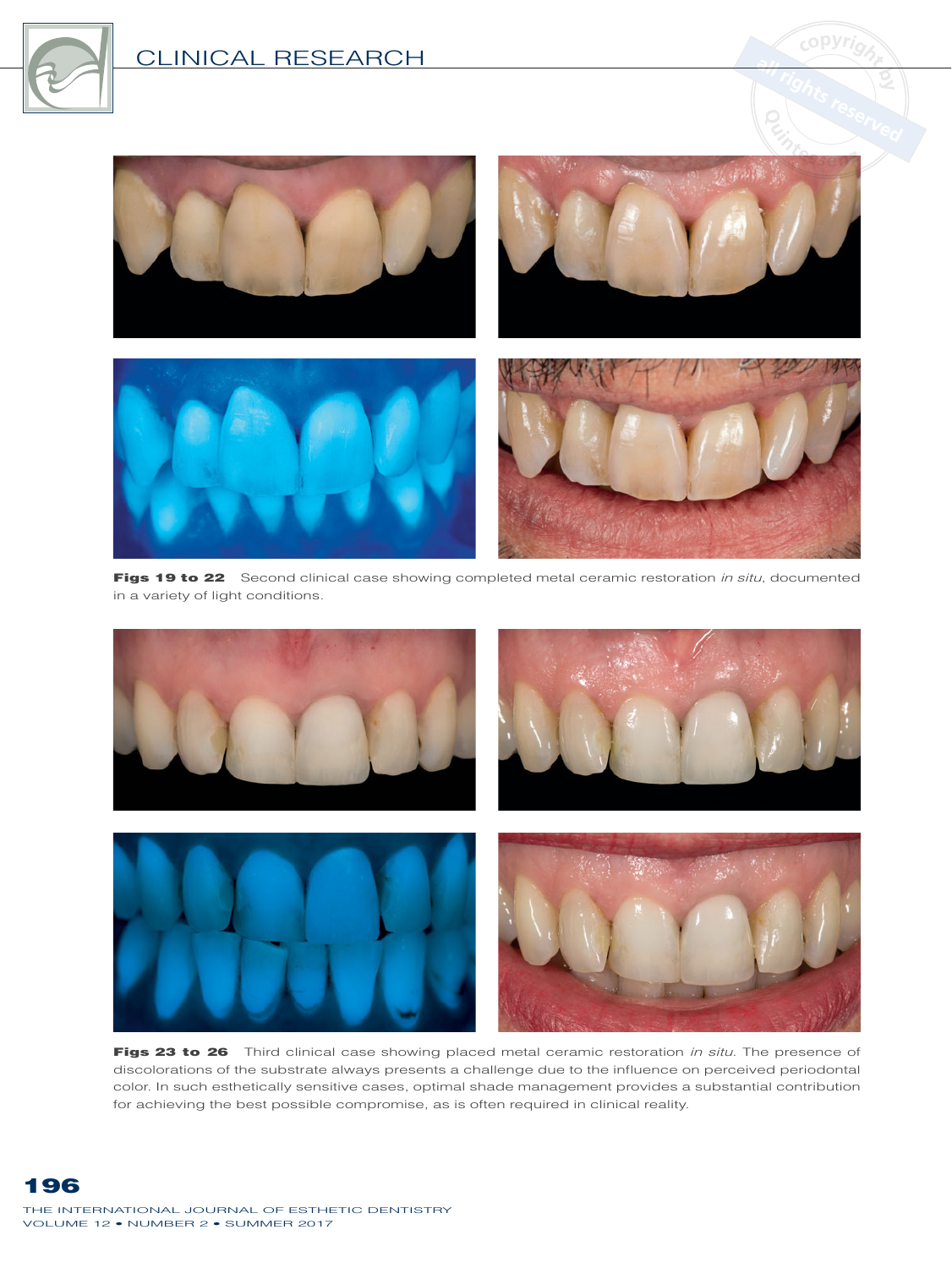



Figs 27 to 30 Fourth clinical case demonstrating the potential of the eLABor\_aid system for application with all ceramic restorations.

deemed suitable for shade quantification<sup>54-64</sup> (Table 2).

The eLABor\_aid protocol (Fig 31) allows for objective shade communication and accurate color matching over distances and without the need for stock shade guides or personal consultation between the patient and the dental technician. Standardization in dental photography for shade selection can help to maximize compatibility, interoperability, and repeatability. The goal of this systematic approach is to identify the most economic, efficient, and effective means to generate consistent and optimum visual integration restorative outcomes through numerical quantification, minimizing the threshold to a target value  $\Delta E < 1$ . This workflow equips the dental ceramist with powerful analytical tools such as the CIE L\*a\*b\* color system, extending beyond the limitations of the Vita Classical system, and providing the ability to create custom dentin mixtures, in order to quantify objectively and perform digital try-ins beforehand for optical integration verification. Additionally, the workflow enables the technician to scrutinize, at any given stage, the direction of the shade-matching outcome during the buildup, allowing increased predictability and overall control.

Although the eLABor aid protocol provides a robust workflow, light propagation in natural teeth remains highly complex and dynamic in nature, $65$  in stark contrast with current restorative materials, which remain relatively simplistic and relatively static in the way they interact with light.

Merely conditional color matching between natural dentition and artificial indirect restorations is possible.<sup>66</sup> Hence, projected and actually measured color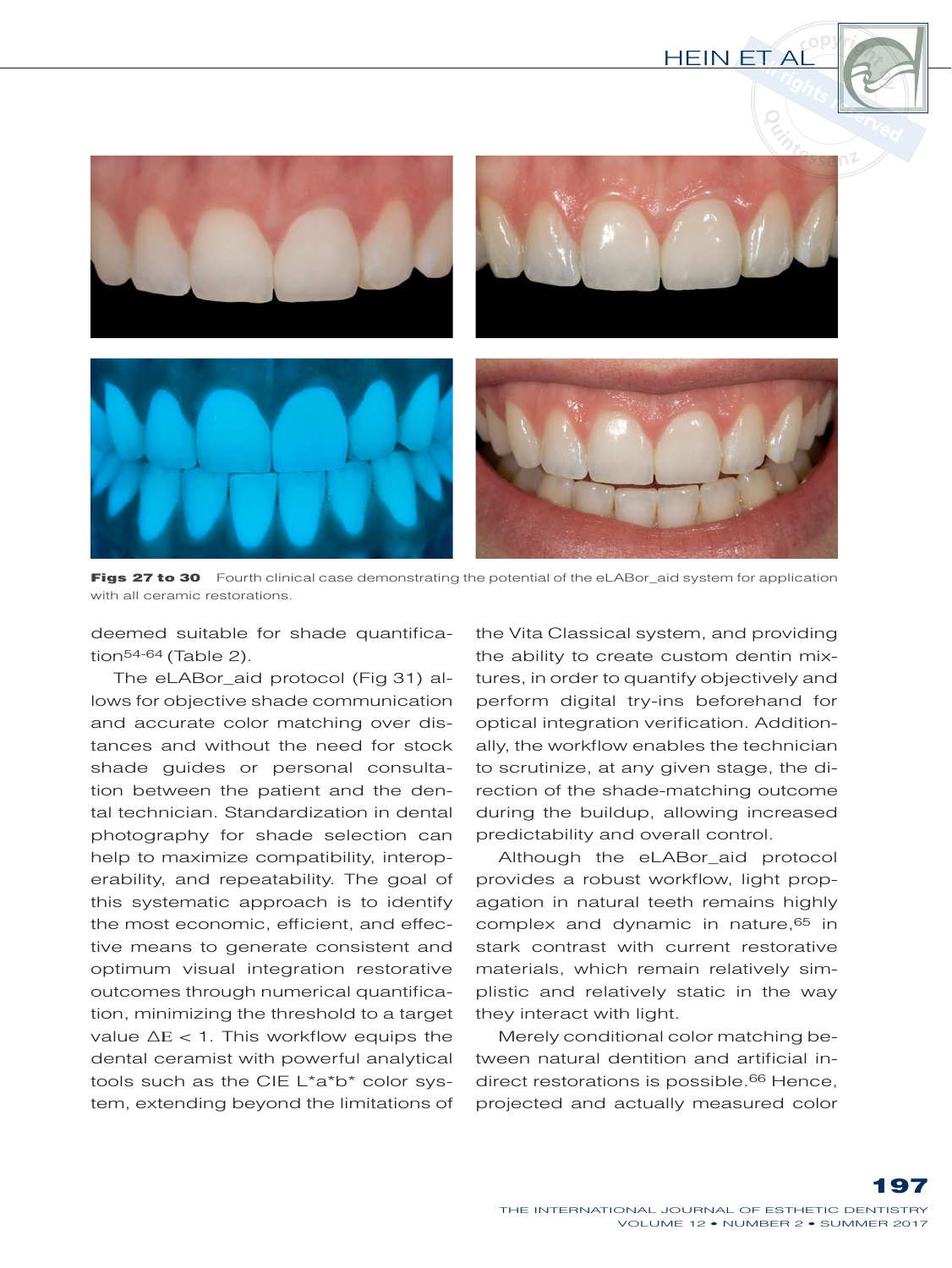

Table 2 Previous works by other authors have often indicated that digital cameras may be a suitable choice for the quantification of tooth color

<sub>c</sub>opyri<sub>o</sub>

| Author                                 | <b>Year of</b><br>publication | <b>Study</b><br>design | <b>Methodology</b>                                                   | <b>Results</b>                                                                                                                                                                                                                                                                   |
|----------------------------------------|-------------------------------|------------------------|----------------------------------------------------------------------|----------------------------------------------------------------------------------------------------------------------------------------------------------------------------------------------------------------------------------------------------------------------------------|
| Dhruy et al <sup>63</sup>              | 2016                          | In vitro               | Digital imaging vs<br>spectrophotometer                              | It can be concluded that an DSLR camera<br>with Adobe Photoshop CS5.1 as an<br>adjunct can be used as an alternative to<br>spectrophotometer                                                                                                                                     |
| Bhandari et al <sup>61</sup>           | 2014                          | In vivo                | Digital imaging vs<br>spectrophotometer                              | There was no statistically significant differ-<br>ence found between digital cameras and<br>spectrophotometers, which shows that<br>digital cameras and spectrophotometers<br>are equally reliable                                                                               |
| Carney and<br>Jonston <sup>62</sup>    | 2016                          | In vitro               | Digital imaging vs<br>spectroradiometer                              | This regression renders the color informa-<br>tion from a digital image clinically relevant<br>for a wide range of tooth color shades that<br>can be used to accurately translate color<br>information for color matching purposes in<br>restorative and prosthodontic dentistry |
| Elter et al <sup>55</sup>              | 2005                          | In vitro               | Digital imaging vs<br>spectroradiometer<br>vs visual assess-<br>ment | It appears that the resolution capacity of a<br>digital camera can increase the reliability<br>of color selection                                                                                                                                                                |
| Jarrad et al <sup>54</sup>             | 2005                          | In vitro               | Digital imaging vs<br>visual assessment                              | The digital camera can be used as a<br>means of color measurements in the<br>dental clinic                                                                                                                                                                                       |
| Lakhanpal and<br>Neelima <sup>64</sup> | 2016                          | In vitro               | Digital imaging vs<br>spectrophotometer                              | The difference in the mean L*a*b* values<br>between spectrophotometer and polariza-<br>tion dental imaging modality (PDIM) was<br>insignificant                                                                                                                                  |
| Oh et al <sup>58</sup>                 | 2010                          | In vivo                | Digital imaging vs<br>visual assessment                              | The digital PCM method is valid for the<br>range of human teeth based on the Vita-<br>pan Classical shade guide                                                                                                                                                                  |
| Peskersoy et al <sup>60</sup>          | 2014                          | In vitro               | Digital imaging vs<br>spectroradiometer                              | Both software and spectrophotometric<br>analyses have advantages such as evalu-<br>ating the results objectively and numeri-<br>cally; also, treatment outcomes could be<br>preserved                                                                                            |
| Schropp <sup>57</sup>                  | 2009                          | In vitro               | Digital imaging vs<br>visual assessment                              | Shade matching assisted by digital<br>photographs and computer software was<br>significantly more reliable than by conven-<br>tional visual methods                                                                                                                              |
| Wee et al <sup>56</sup>                | 2006                          | In vitro               | Digital imaging vs<br>spectroradiometer                              | Commercial SLR digital cameras when<br>combined with the appropriate calibra-<br>tion protocols showed potential for use<br>in the color replication process of clinical<br>dentistry                                                                                            |
| Yamanel et al <sup>59</sup>            | 2010                          | <i>In vitro</i>        | Digital imaging vs<br>colorimeter                                    | Digital imaging method could be used in<br>the assessment of color parameters                                                                                                                                                                                                    |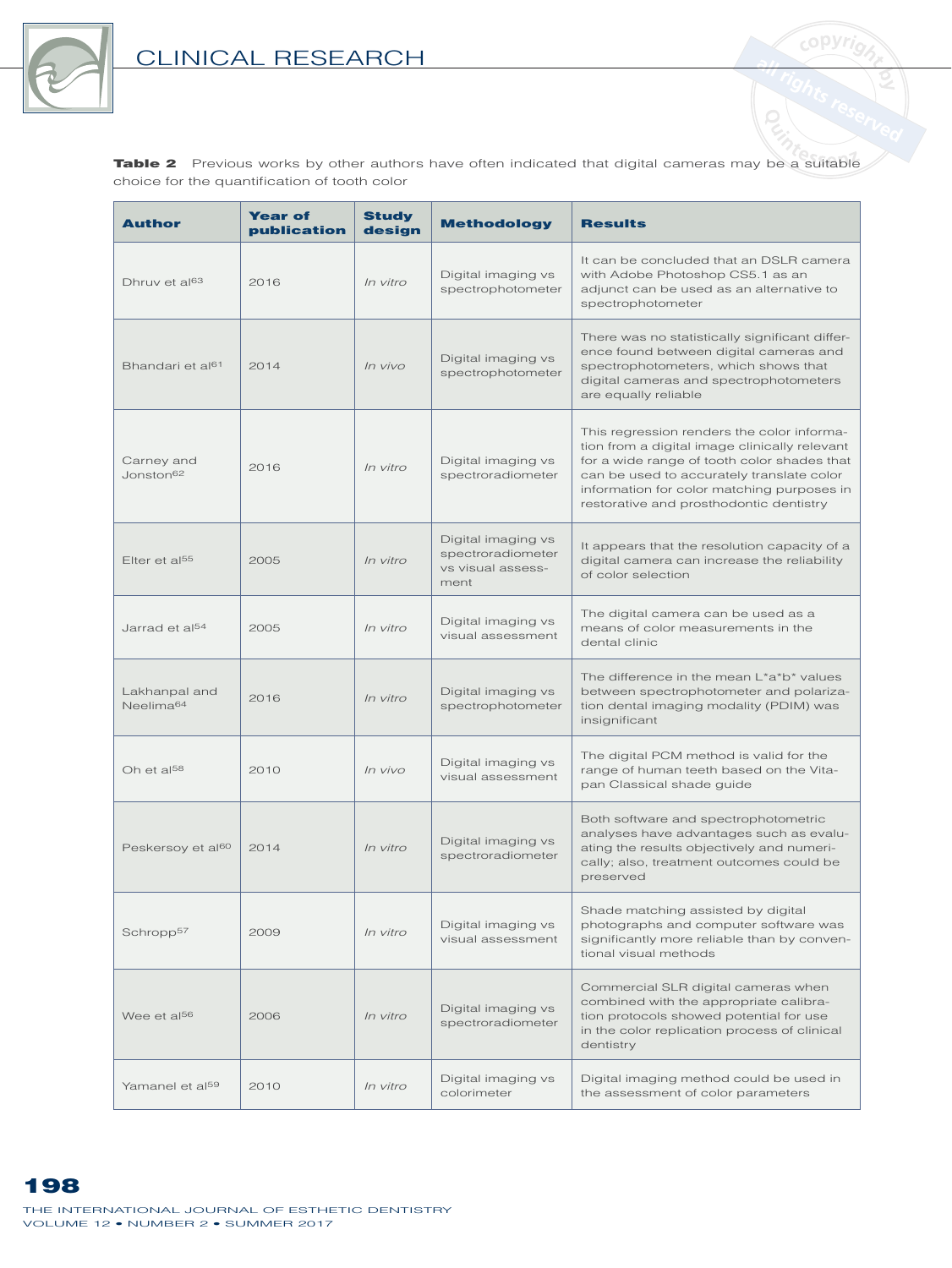difference values (∆E\*) are only applicable under directional illumination using D65 (daylight). Detrimental metameric effects can be most noticeably observed when illuminants change, 12 whereas changing viewing angles typically results in small differences of perceived brightness.

Another overall limiting factor is that the majority of available dental ceramic systems are still based on the Vita Classic system. Furthermore, the restorative team may occasionally encounter another substantial obstacle, which is that, according to the aforementioned statistical analysis, nearly 35% (34.93%) of natural teeth have an average CIE L\*a\*b\* color distribution of L\*79.19 (min L\*77.00; max L\*81.62); a\*5.03 (min a\*2.62; max a\*8.35); b\*12.24 (min b\*6.14; max b\*18.79), which exceeds both the luminosity and chroma of Vita Classical shade B1 (L\*74.7; a\*1.3; b\*10.4). In such cases, it may be prudent to reproduce the target tooth color utilizing the brightest bleach dentin provided in a given ceramic system as a starting point for shade formulation, which subsequently can lead to a successful match in the majority of cases.

More high-quality research is needed to verify the effectiveness and reliability of the eLABor\_aid system in a controlled clinical trial.



Fig 31 Flowchart demonstrating the various steps of the eLABor\_aid protocol.

# Acknowledgment

We are indebted to Professor Marleen Peumans (University of Leuven), and Dr Marco Gresnigt (University of Groningen) for the clinical cases mentioned in this article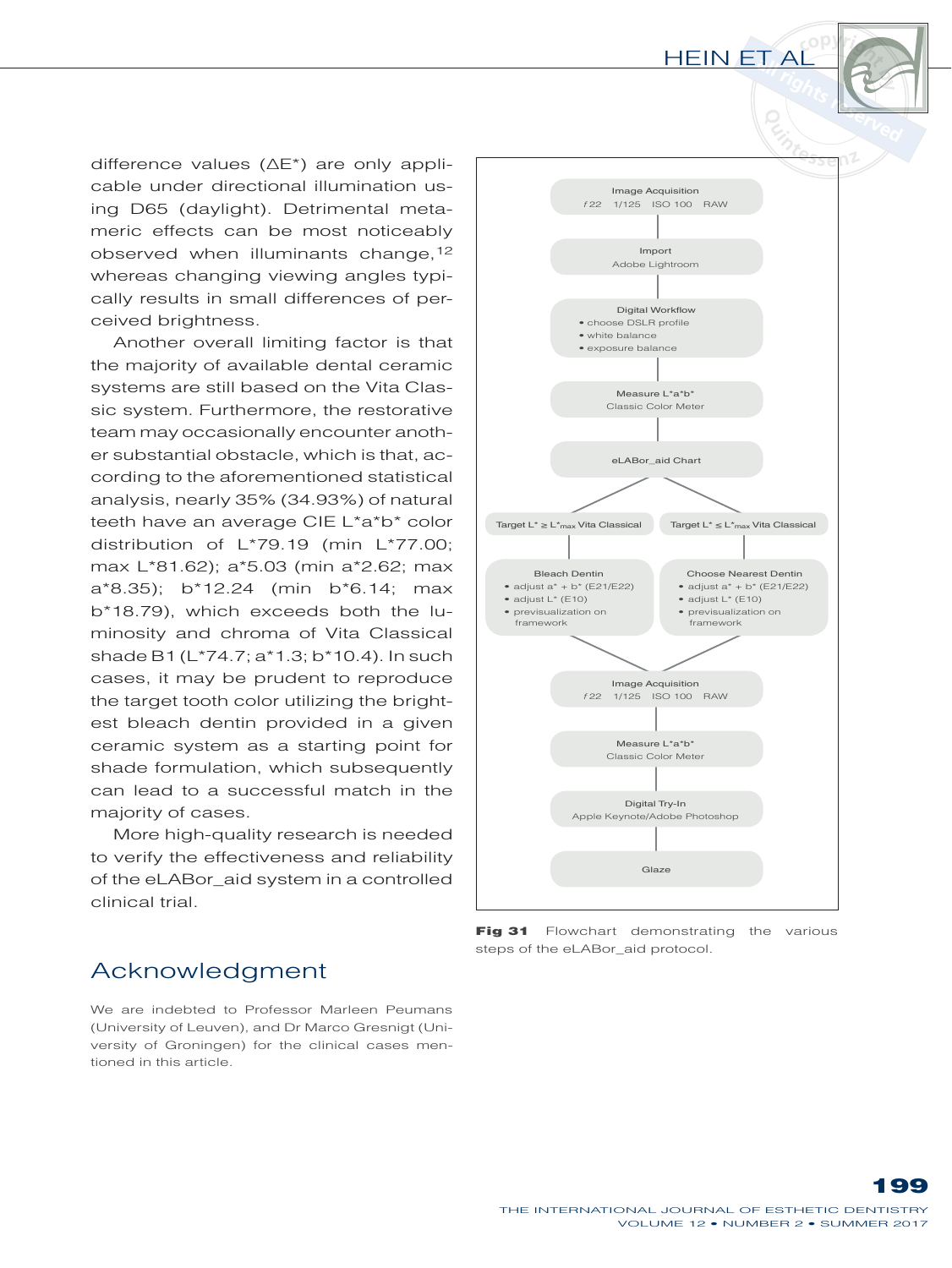

# **References**

- 1. Sproull RC. Color matching in dentistry. 3. Color control. J Prosthet Dent 1974:31:  $146 - 154$
- 2. Preston JD. Current status of shade selection and color matching. Quintessence Int 1985:16:47-58.
- 3. Stevenson B. Current methods of shade matching in dentistry: a review of the supporting literature. Dent Update 2009;36:270-272,  $274 - 276$
- 4. Chu SJ, Trushkowsky RD, Paravina RD. Dental color matching instruments and systems. Review of clinical and research aspects. J Dent 2010;38(suppl 2):e2- $616$
- 5. Igiel C, Weyhrauch M, Wentaschek S. Scheller H. Lehmann KM. Dental color matching: A comparison between visual and instrumental methods Dent Mater  $J$  2016:35:63-69.
- 6. Tam WK, Lee HJ. Dental shade matching using a digital camera. J Dent 2012;40(suppl 2);e3-e10.
- 7. Westland S, Luo W, Ellwood R, Brunton P, Pretty I. Colour Assessment in Dentistry. Annals of the BMVA  $2007;4:1 - 10.$
- 8. Bahannan SA. Shade matching quality among dental students using visual and instrumental methods, J Dent 2014:42:48-52.
- 9. Todorović A, Todorović A, Gostović AS, Lazić V, Milicić B, Djurisić S. Reliability of conventional shade guides in teeth color determination. Vojnosanit Pregl 2013;70: 929-934
- 10. Bayindir F, Kuo S, Johnston WM, Wee AG. Coverage error of three conceptually different shade guide systems to vital unrestored dentition. J Prosthet Dent 2007:98:175-185.
- 11. Wang J, Lin J, Gil M, Seliger A, Da Silva JD, Ishikawa-Nagai S. Assessing the accuracy of computer color matching with a new dental porcelain shade system. J Prosthet Dent 2014:111:  $247 - 253$
- 12. Lee YK, Yu B, Lee SH, Cho MS, Lee CY, Lim HN. Shade compatibility of esthetic restorative materials - A review. Dent Mater 2010:26: 1119-1126.
- 13. Seghi RR, Johnston WM, O'Brien WJ. Spectrophotometric analysis of color differences between porcelain systems. J Prosthet Dent 1986:56:35-40
- 14. van der Burgt TP, ten Bosch JJ, Borsboom PC, Kortsmit WJ. A comparison of new and conventional methods for quantification of tooth color. J Prosthet Dent 1990;63:155-162.
- 15. Lim HN, Yu B, Lee YK. Spectroradiometric and spectrophotometric translucency of ceramic materials, J Prosthet Dent 2010:104:239-246.
- 16. Wee AG, Lindsey DT, Kuo S, Johnston WM, Color accuracy of commercial digital cameras for use in dentistry. Dent Mater 2006;22: 553-559
- 17. Carney MN, Johnston WM. A novel regression model from RGB image data to spectroradiometric correlates optimized for tooth colored shades. J Dent 2016;51:  $45 - 48.$
- 18. Sommer A, Kues HA, D'Anna SA, Arkell S, Robin A, Quiglev HA. Cross-polarization photography of the nerve fiber layer. Arch Ophthalmol 1984;102:864-869.
- 19. Fariza E, O'Day T, Jalkh AE, Medina A. Use of crosspolarized light in anterior segment photography. Arch Ophthalmol 1989;107: 608-610.
- 20. Anderson RR. Polarized light examination and photography of the skin. Arch Dermatol 1991;127:1000-1005.
- 21. Muccini JA, Kollias N, Phillips SB, et al. Polarized light photography in the evaluation of photoaging. J Am Acad Dermatol 1995;33(5 Pt 1):765-769.
- 22. McFall K. Photography of dermatological conditions using polarized light. J Audiov Media Med  $1996.19.5 - 9$
- 23. Jacques SL, Roman JR. Lee K. Imaging superficial tissues with polarized light. Lasers Surg Med 2000;26:  $119 - 129$
- 24. Jacques SL, Ramella-Roman JC, Lee K. Imaging skin pathology with polarized light. J Biomed Opt 2002;7: 329-340.
- 25. Jacques SL, Samatham R, Isenhath S, Lee K. Polarized light camera to guide surgical excision of skin cancers, Proc SPIE 2008:684201. doi:10.1117/12.761823.
- 26. Gordon P, Wander P. Specialised equipment for dental photography. Br Dent J 1987;162:346-359.
- 27. Vanini L. Light and color in anterior composite restorations Pract Periodontics Aesthet Dent 1996:8: 673-682, quiz 684.
- 28. Robertson AJ, Toumba KJ. Cross-polarized photography in the study of enamel defects in dental paediatrics. J Audiov Media Med 1999.22:63-70.
- 29. Vanini L, Mangani FM. Determination and communication of color using the five color dimensions of teeth. Pract Proced Aesthet Dent 2001;13:19-26, quiz 28.
- 30. Bengel W. Mastering Digital Dental Photography. Tokyo: Quintessence, 2006.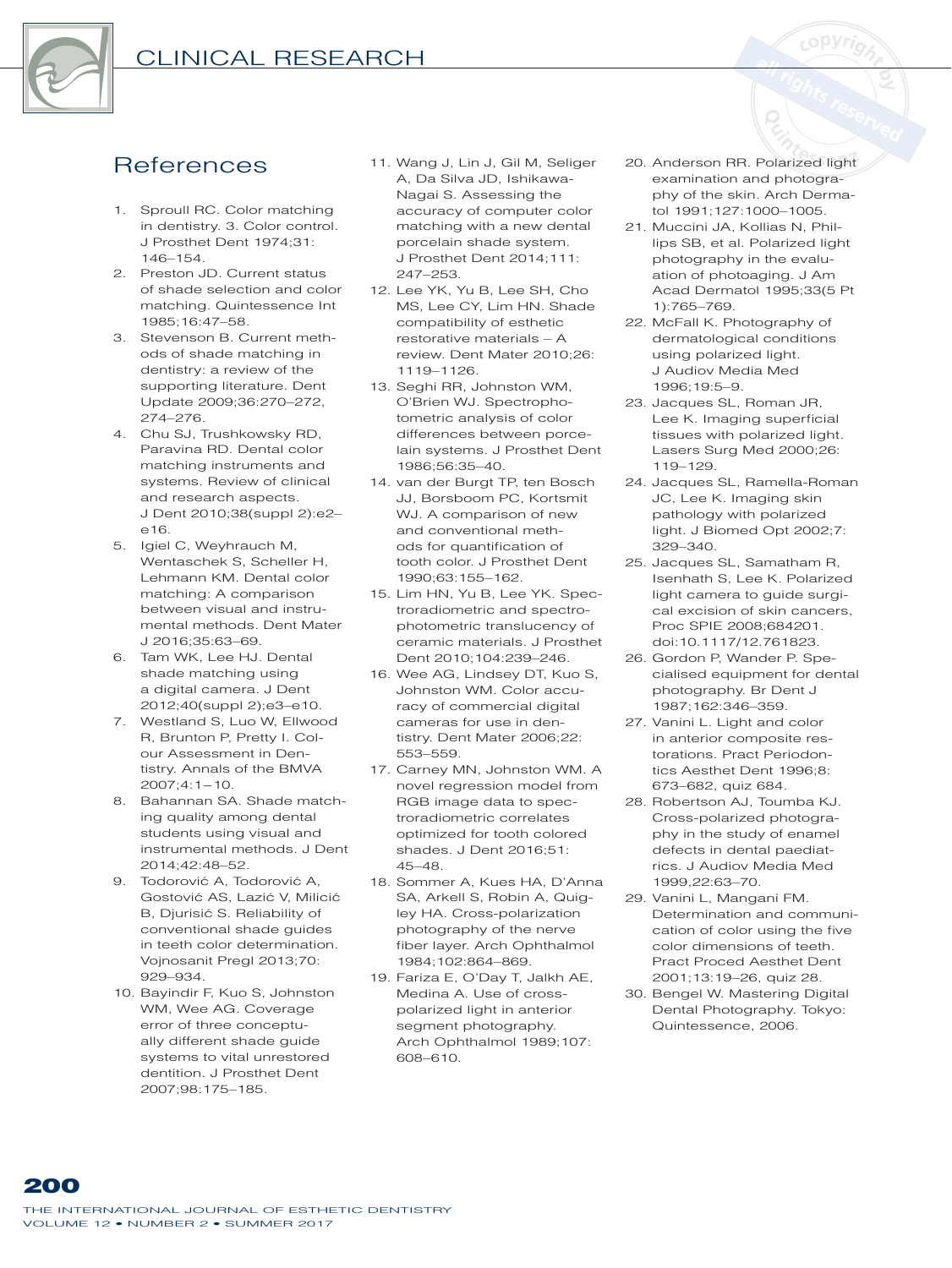

- 31. Gerlach RW. Tooth whitening clinical trials: a global perspective. Am J Dent 2007;20(spec no. A):3A-6A.
- 32. Sagel PA, Gerlach RW. Application of digital imaging in tooth whitening randomized controlled trials. Am J Dent 2007;20(spec no. A):7A- $14A$
- 33. Benson PE, Ali Shah A, Robert Willmot D. Polarized versus non-polarized digital images for the measurement of demineralization surrounding orthodontic brackets. Angle Orthod 2008;78: 288-293.
- 34. Wu G, Liu X, Hou Y. Analysis of the effect of CPP-ACP tooth mousse on enamel remineralization by circularly polarized images. Angle Orthod 2010;80:933-938.
- 35. Edwards N. Cross-polarization, making it practical. J Vis Commun Med 2011;34:  $165 - 172$
- 36. Kim E, Son T, Lee Y, Jung B. Development of polarization dental imaging modality and evaluation of its clinical feasibility. J Dent 2012;40(suppl 1):e18-e25.
- 37. Bazos P, Magne M. Getting it right the first time. J Cosmet Dent 2013;29:36-41.
- 38. Bazos P, Magne P. Bioemulation: biomimetically emulating nature utilizing a histo-anatomic approach; structural analysis. Eur J Esthet Dent 2011:6:8-19.
- 39. Gibson, H. Lou. Close-Up Photography and Photomacrography, ed 2, Vol II: Photomacrography. Kodak Publication No. N-16. Rochester, NY: Eastman Kodak Company, 1975.
- 40. Wee AG, Lindsey DT, Kuo S, Johnston WM. Color accuracy of commercial digital cameras for use in dentistry. Dent Mater 2006;22: 553-559
- 41. Hong G, Luo MR, Rhodes PA. A study of digital camera colorimetric characterisation based on polynomial modelling. Color Research and Application 2001;26:76-84.
- 42. Gu J, Jiang J, Susstrunk, Liu D. WACV 13. Proceedings of the 2013 IEEE Workshop on Applications of Computer Vision (WACV): 168-179.
- 43. http://www.xrite.com/-/media/ XRite/Files/Manuals\_and\_ UserGuides/C/O/Color- CheckerPassport User Manual\_EN.pdf. Accessed 14 December 2016.
- 44. Sangwine SJ, Horne REN (eds). The Colour Image Processing Handbook. Chapman and Hall, 1998.
- 45. Hein S, Zangl M. The use of a standardized gray reference card in dental photography to correct the effects of five commonly used diffusers on the color of 40 extracted human teeth. Int J Esthet Dent  $2016:11:246-259$
- 46. Meng J, Ryan M. An Alternative Method of Shade Selection for Indirect Dental Restorations. Poster Presentation. Chicago, IL: American Academy of Fixed Prosthodontics, 2007.
- 47. Bengel W, Chu S. US patent 2005/0196039A1.
- 48. Ishikawa-Nagai S, Sawafuji F, Tsuchitoi H, Sato RR, Ishibashi K. Using a computer color-matching system in color reproduction of porcelain restorations. Part 2: Color reproduction of stratiform-layered porcelain samples. Int J Prosthodont 1993:6:522-527.
- 49. Berns RS. Billmayer and Salzman's Principles of Color Theory, ed 3. New York: Wiley Interscience, 2000.
- 50. Riley EJ, Sozio RB, Amdur BH, Sandersanon IR. Color visualization during porcelain buildup using an organic liquid binder. Quintessence Dent Technol 1985;8: 637-640.
- 51. Riley E, Sanderson I, Sozio BB Shade determination communication, and realization: A novel approach. Quintessence Int 1986;17: 739-744.
- 52. Riley E, Filipancic JM. Ceramic shade determination: current technique for a direct approach. Int J Prosthodont 1989;2:131-137.
- 53. Hein S. Bazos P. Tapia Guadix J, Zago Naves L. Beyond Visible: Exploring Shade Interpretation. QDT 2014;37:  $199 - 211.$
- 54. Jarad FD, Russell MD, Moss BW. The use of digital imaging for colour matching and communication in restorative dentistry. Br Dent J 2005;199:43-49, discussion 33.
- 55. Elter A, Caniklioğlu B, Değer S, Ozen J. The reliability of digital cameras for color selection. Int J Prosthodont 2005;18:438-440.
- 56. Wee AG, Lindsey DT, Kuo S, Johnston WM. Color accuracy of commercial digital cameras for use in dentistry. Dent Mater 2006:22;553-559.
- 57. Schropp L. Shade matching assisted by digital photography and computer software. J Prosthodont 2009;18:  $235 - 241$ .
- 58. Oh WS, Pogoncheff J, O'Brien WJ. Digital Computer Matching of Tooth Color. Mater 2010:3:3694-3699
- 59. Yamanel K, Caglar A, Özcan M, Goulash K, Bagis B. Assessment of color parameters of composite resin shade guides using digital imaging versus colorimeter. J Esther Restor Dent 2010:22:379-388.
- 60. Peskersoy C, Tetik A, Ozturk VO, Gokay N. Spectrophotometric and computerized evaluation of tooth bleaching employing 10 different home-bleaching procedures: *In-vitro* study. Eur J Dent 2014;8:538-545.